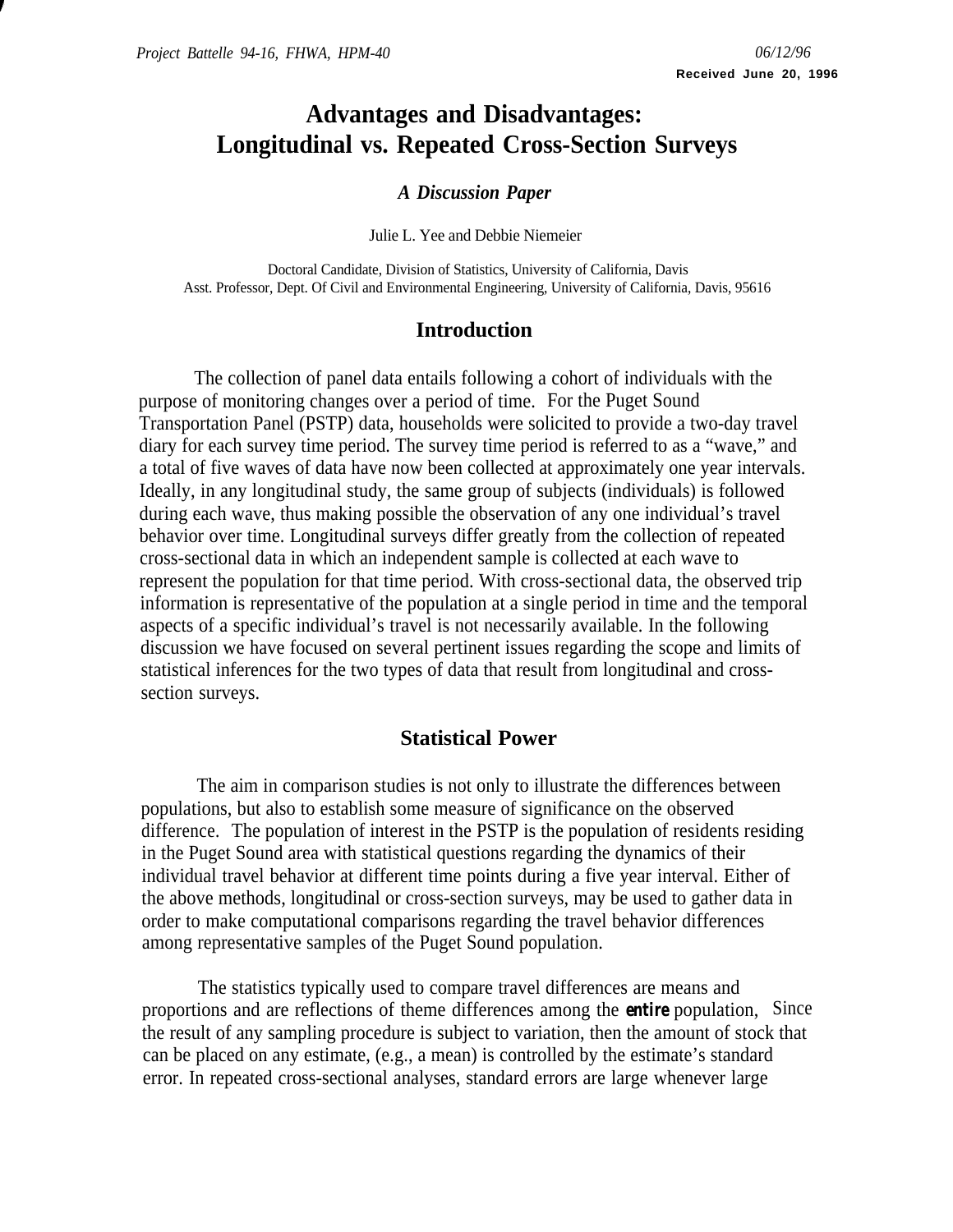variations between individuals (not necessarily the same person in each wave) exist, and the power to detect statistically significant differences in the estimates can be undermined. Alternatively, in longitudinal analyses, by identifying those observations that are measured on the same individuals, it is possible to focus on changes occurring within subjects and to make population inferences that are not as sensitive to betweensubject variation. A simple illustration helps to elaborate on this point:

#### **Example**

1. Suppose three trip lengths in wave 1 and three trip lengths in wave 2 are observed from three subjects in each wave. This is a cross-sectional study and the three individuals may or may not overlap in the two waves. There is no matching of observations.

Observed Trip Length 1 2 3 mean = 2, s.e. = 0.577<br>4 3 2 mean = 3, s.e. = 0.577 Wave 1: Wave 2: Mean increase = 1, s.e. =  $\sqrt{0.577^2 + 0.577^2}$  = 0.816  $\Rightarrow$  t = 1/0.816 = 1.23  $\Rightarrow$  statistically insignificant

*There is no significant increase in the mean trip length over the two waves.*

2. Alternatively, suppose it was known that the observations were obtained from the same three individuals as shown:

| Subject:  |  |  |
|-----------|--|--|
| Wave 1:   |  |  |
| Wave $2:$ |  |  |
| Increase: |  |  |

Mean increase =  $1$ , s.e. = 0

 $\Rightarrow t = +\infty$  $\Rightarrow$  statistically significant

In the first example, it is not clear that a widespread increase in average trip lengths is occurring based on inspection of the data. This is supported by an insignificant t-statistic. In the second example, where each observed subject's trip length increased uniformly by 1, there is greater reason to believe that this is occurring on a widespread basis; this is supported by a very large t-statistic.

The estimated mean increase is the same for both methods, but the standard error plays a key role in determining statistical significance. The Generalized Estimating Equations (GEE) analysis used by Yee and Niemeier [l] is based on this concept. The analysis adjusts the Generalized Linear Model (GLM), which fits a model of completely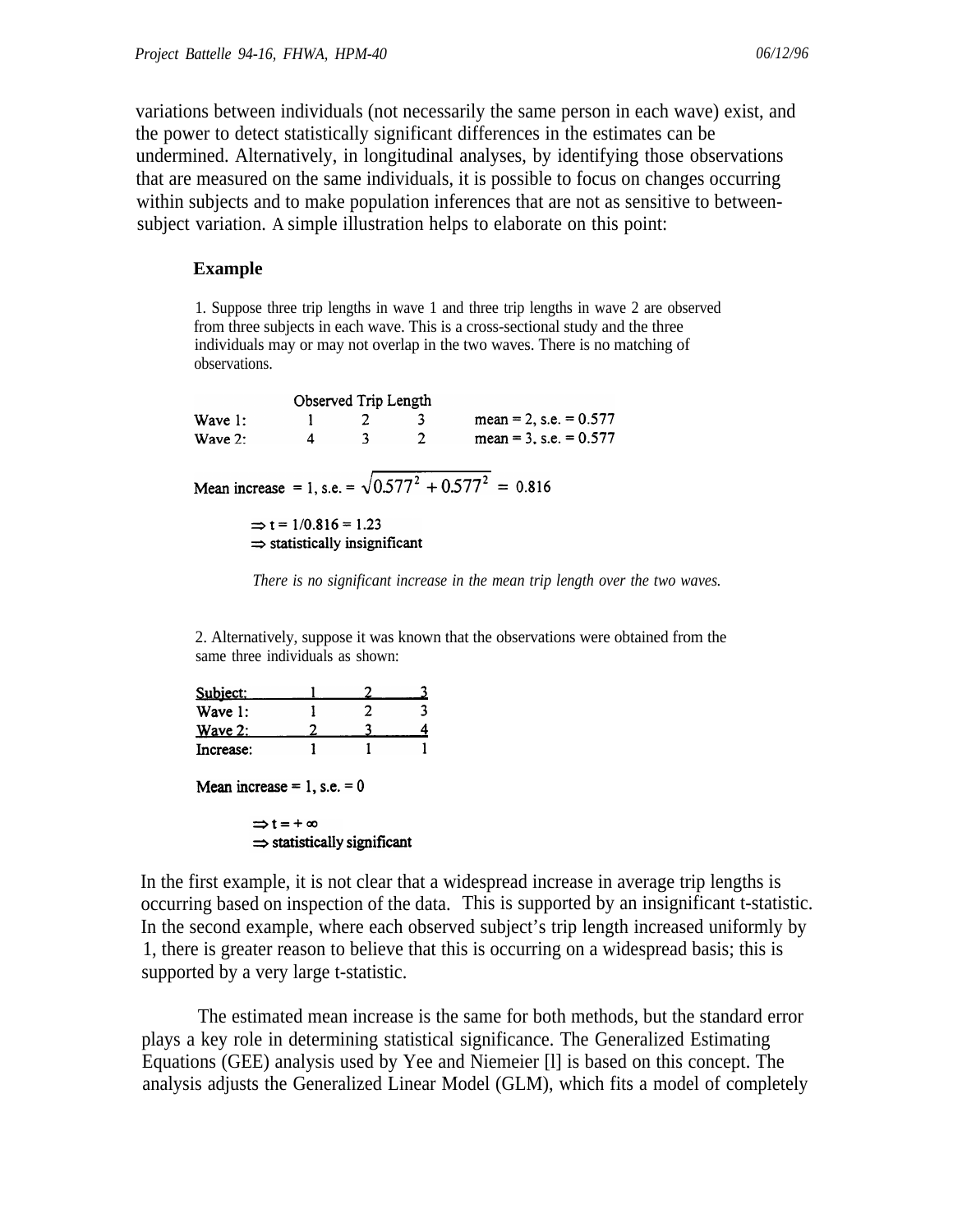independent observations, to account for correlated observations (e.g., trips made by the same individual). The GEE approach accounts for this individual correlation by computing first, naive standard errors assuming complete independence (the standard GLM) and then computing an adjustment to the naive standard errors. This adjustment results in robust standard errors that are asymptotically equivalent to standard errors based on matching observations. In studies comparing trends with time, longitudinal (panel) data have an advantage over repeated cross-sectional data because it facilitates use of methodologies, such as GEE, that separate the nuisance variation due to populationwide behavior from the variation related to trends with time. The naive variance still has the variation due to population-wide behavior incorporated into it.

In the Yee and Niemeier [l] analysis of the PSTP, using the first four waves of data, it was found that people were making more SOV trips and fewer HOV-transit trips to work. Had similar data been collected in a repeated cross-sectional design, the naive standard errors would have been applied to compute statistical significance and fewer significant results would probably have been established. This effect can be simulated by comparing a GLM analysis performed on the same PSTP data to the GEE results reported in Yee and Niemeier. As Table 1 illustrates, the GLM analysis would have detected that the frequency of HOV worktrips had increased over time, but would not have detected that HOV-transit worktrip frequency had declined.

| Difference between 1st and 4th | <b>Result using GEE</b>   | <b>Result using GLM</b> |  |
|--------------------------------|---------------------------|-------------------------|--|
| wave frequency for             | (matching of individuals) | (no matching)           |  |
| complete data: SOV             | significant increase      | significant increase    |  |
| complete data : HOV-transit    | significant decrease      | not significant         |  |
| income $$0-35K:SOV$            | significant increase      | significant increase    |  |
| income $$35+K:SOV$             | significant increase      | not significant         |  |
| lifecycle 1: HOV-pool          | significant increase      | not significant         |  |
| lifecycle 2: SOV               | significant increase      | not significant         |  |
| lifecycle 3: non-motor         | significant decrease      | not significant         |  |
| lifecycle 6: SOV               | significant increase      | significant increase    |  |
| lifecycle 7: HOV-transit       | significant decrease      | significant decrease    |  |

Table 1. Comparison between GLM and GEE results (using Yee and Niemeier)

Both the GEE and the GLM analysis used to obtain the results shown in Table 1 were performed on the restricted data; defined as those subjects with complete worktrip data using the four waves of available data. This is only a subsample (519 subjects) of the larger data set (1527 subjects) in which subjects completed travel diaries in all of the first four waves; in the larger data set, trips were made in every wave but they may or may not have been worktrips. Since the GEE method does not require all data come in matched sets then either of the GEE or GLM methods can be used on the full data set; the GEE analysis would still be more likely to detect significant changes whenever they did exist.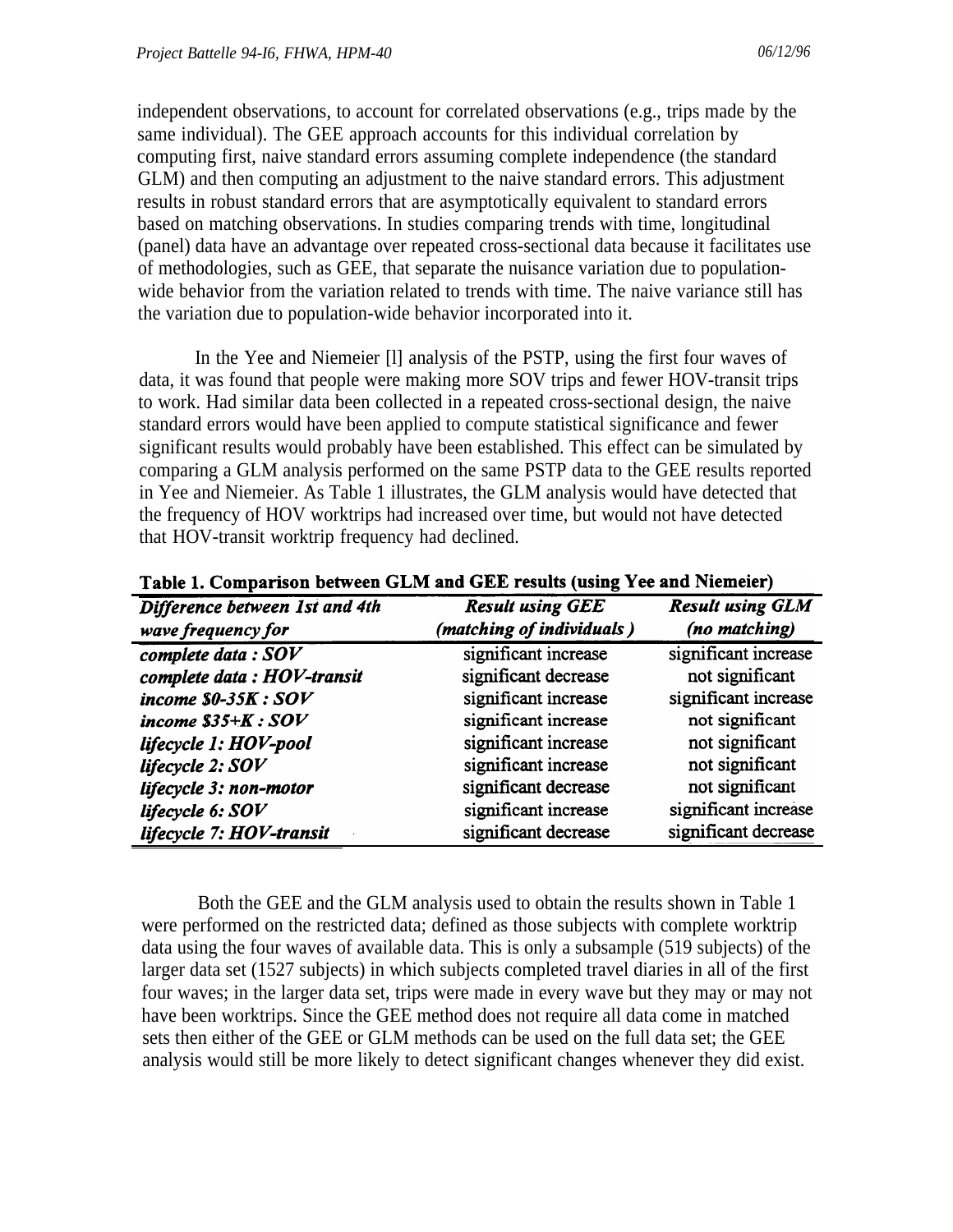### **Coverage**

The drawbacks of using longitudinal data have largely to do with coverage problems. Coverage refers to "the set of units constituting the target population" [2] and includes issues associated with both selecting and tracking individual sample respondents. The prominent coverage limitations are:

- 1. After the first wave's recruitment, the study is restricted to the members of that sample although changes in the population may occur.
- 2. Despite attempts to locate households from wave to wave, there is invariably a fair amount of attrition.

The design of longitudinal data is particularly well suited for stationary populations. In regionwide transportation studies, this limits the inference to subjects residing long-term in a closed region. However, most regionwide populations, like Puget Sound, are not closed systems. By keeping the sample population fixed, there is a risk of making inaccurate conclusions about the true population which may have changed as a result of influx or outflux of residents with different behavioral characteristics than the indigenous population.

This raises the question of what conclusions can be made with longitudinal data and this question is, in turn, related to understanding the primary goals of the PSTP study. For example, is the primary purpose of the PSTP to monitor changes in travel activity in the Puget Sound area as an aggregate of effects ranging from demographic changes and group dynamics. 3 Or is it to monitor changes in travel activity due to individual attributes? The former goal, measuring the aggregate effects by demographic group, can be addressed with independent repeated cross-sectional sampling; each wave's sample of subjects is allowed to vary with time and with any changing population dynamics. The latter question is probably better addressed with longitudinal data since this data collection method provides more detailed insight on behavior at the person level.

Solon notes that marginal probabilities may be estimated using either longitudinal or repeated cross-sectional data, but certain conditional probabilities may be estimated only with longitudinal data [3]. For example, it is possible to use either longitudinal or repeated cross-sectional data to study whether there was an increase in SOV commute activity between wave 2 and wave 1; but to assess whether a person who uses HOVtransit in wave 1 is more likely to use SOV or HOV in wave 2 requires the use of longitudinal data. Similarly, PSTP reveals that there were greater incidences of HOVtransit commuters transitioning to HOV-pool commuting than to SOV commuting [4]. Likewise, SOV commuters were more likely to become HOV-pool commuters than HOV-transit commuters in later waves.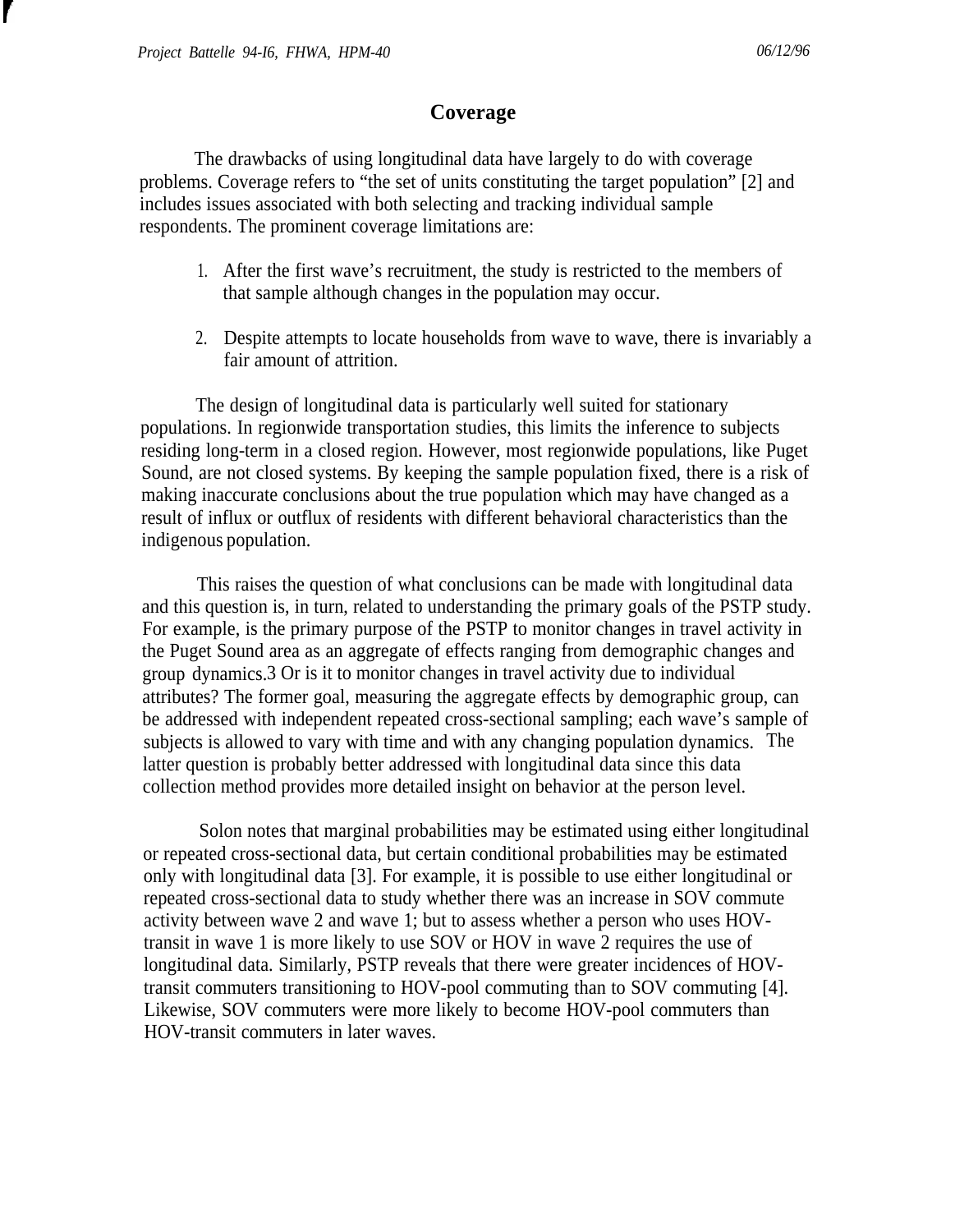The optimal survey design would combine the positive attributes of both sampling methods. For example, longitudinal sampling with rotation allows the entry of new subjects which helps to capture any dynamic changes in population composition due to immigration while still retaining a portion of the earlier sample groups to represent any person level changes among the stable population.

Each method, either the standard longitudinal or rotating method of survey, still face possible attrition problems. Attrition embodies the combined sampling problems due to out-migration and non-migratory dropouts of survey respondents and is a potentially serious source for bias. The analysis of incomplete data has been widely studied and methods are continually being developed to handle data when some observations are missing at random. However attrition is known to occur more with some groups of people than with others. In particular, subjects with lower income, lower ages, and lower trip frequencies have a greater tendency to drop out, and this is likely to create an offset in statistical results [5].

Independent repeated cross-sectional sampling can be advantageous in this regard since complete sets of new respondents are continually selected, thus ensuring a steady level of reliability for each successive sample when under stable sampling conditions. Alternatively, the practice of "refreshing" the sample of a longitudinal study with new recruits who fit the profiles of those who drop out has much of the appeal of weighted and stratified repeated cross-sectional sampling without compromising the advantages of repeatedly sampling from participants who do not drop out. This is discussed in more detail in the next section.

### **Sampling Weights**

The role of weights serves to counter the biases that may result from disproportionately sized sampling strata. The PSTP was collected by a stratified sampling protocol based on mode use proportions derived from previous research. Respondents were recruited using three methods: random telephone digit dialing, contacting prior participants in the Seattle Metro transit surveys, and solicitation of volunteers on randomly selected bus routes. The random telephone digit dialing method was the primary way of collecting participants who drive alone or carpool. Since transit users comprise a very small portion of the population, the latter two methods were used to supplement the random telephone digit dialing in soliciting transit users into the survey, and sampling weights were developed to help control for the disproportionate sizes of the mode groups.

Using weights, however, binds sample mode proportions to prescribed values. Under an independent repeated cross-sectional sampling strategy, this weighted and stratified sampling protocol could fail to reveal changes in mode choice behavior over time. This is less of an impediment in longitudinal studies where it is the sample that remains fixed and mode choices are observed to vary. Unfortunately, attrition in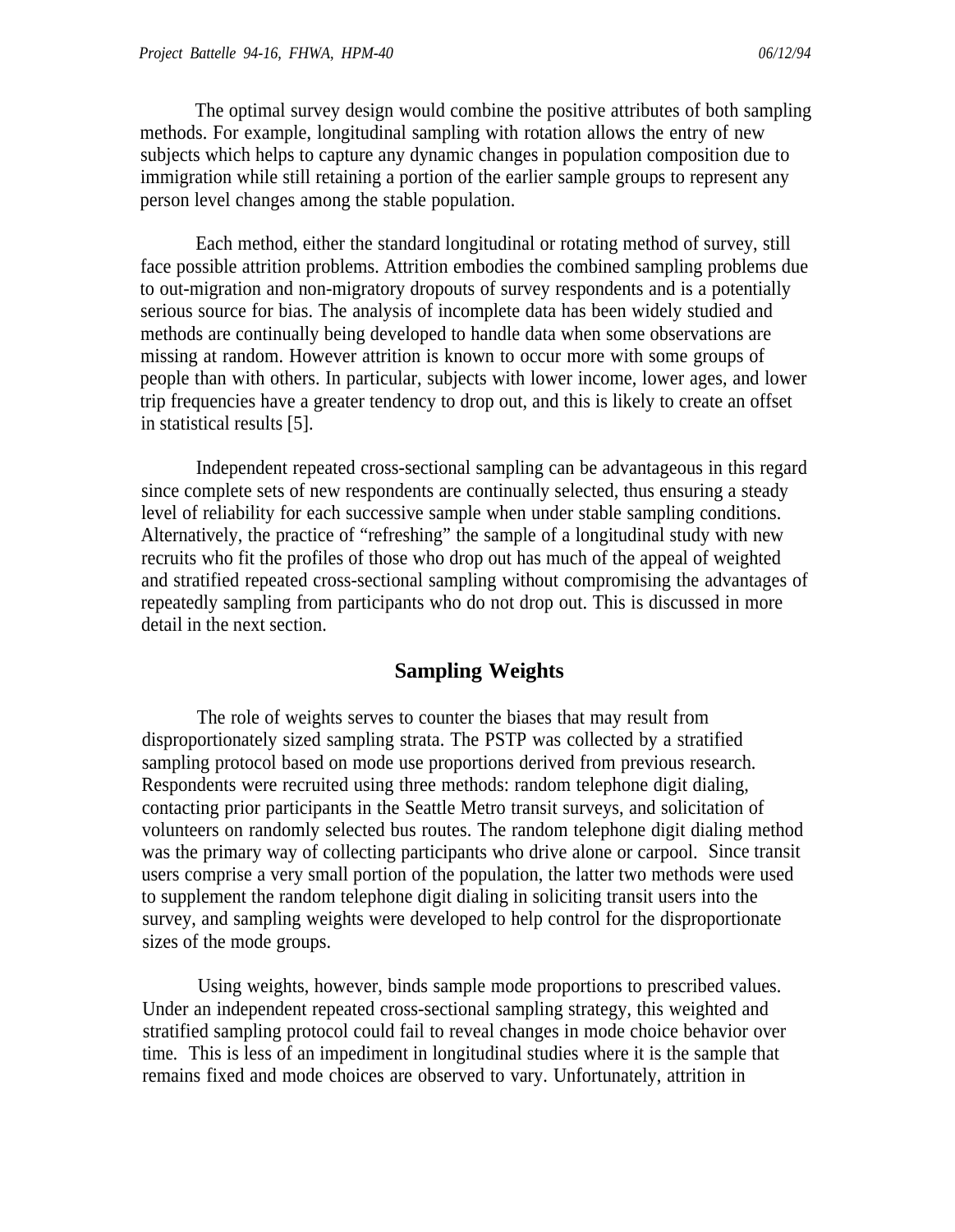longitudinal studies remains a problem and seems to be best treated by the replacement of lost subjects. This effectively leads to a partially repeated stratified cross-sectional sampling of new subjects. Replacements recruited to counter the effects of attrition in the PSTP were selected so that their profile were similar to those who dropped off from the study. Household travel mode was considered one of the main criterion by which the refreshment sample was selected. The integrity of the study on mode choice trends is potentially weakened if the lost households had also changed their travel mode behavior at the time they left the study. Nevertheless, this deficiency of repeated weighted resampling casts the longitudinal analysis with modest attrition in a more favorable light than the repeated cross-sectional analysis.

# **Conclusion**

The benefits of a longitudinal analysis over a repeated cross-sectional study include increased statistical power and the capability to estimate a greater range of conditional probabilities. With the PSTP, and any study where weighted stratified sampling is employed, the benefits extend to include the capability to make appropriate inferences regarding changes in strata proportions with time. In the PSTP study, this would include changes in mode choice proportions.

The repeated cross-sectional analysis is sometimes more desirable. This can occur when:

- 1. It is more cost-effective to resample many new subjects than to repeatedly sample from the same group of subjects; moreover, enough new subjects are recruited to compensate for the loss in statistical power when using a repeated cross-sectional analysis;
- 2. only marginal probabilities are of interest; and
- 3. either unweighted and unstratified sampling is used and justified, or weights are used to control for some attributes but estimates of the values or proportions of these attributes are not made.